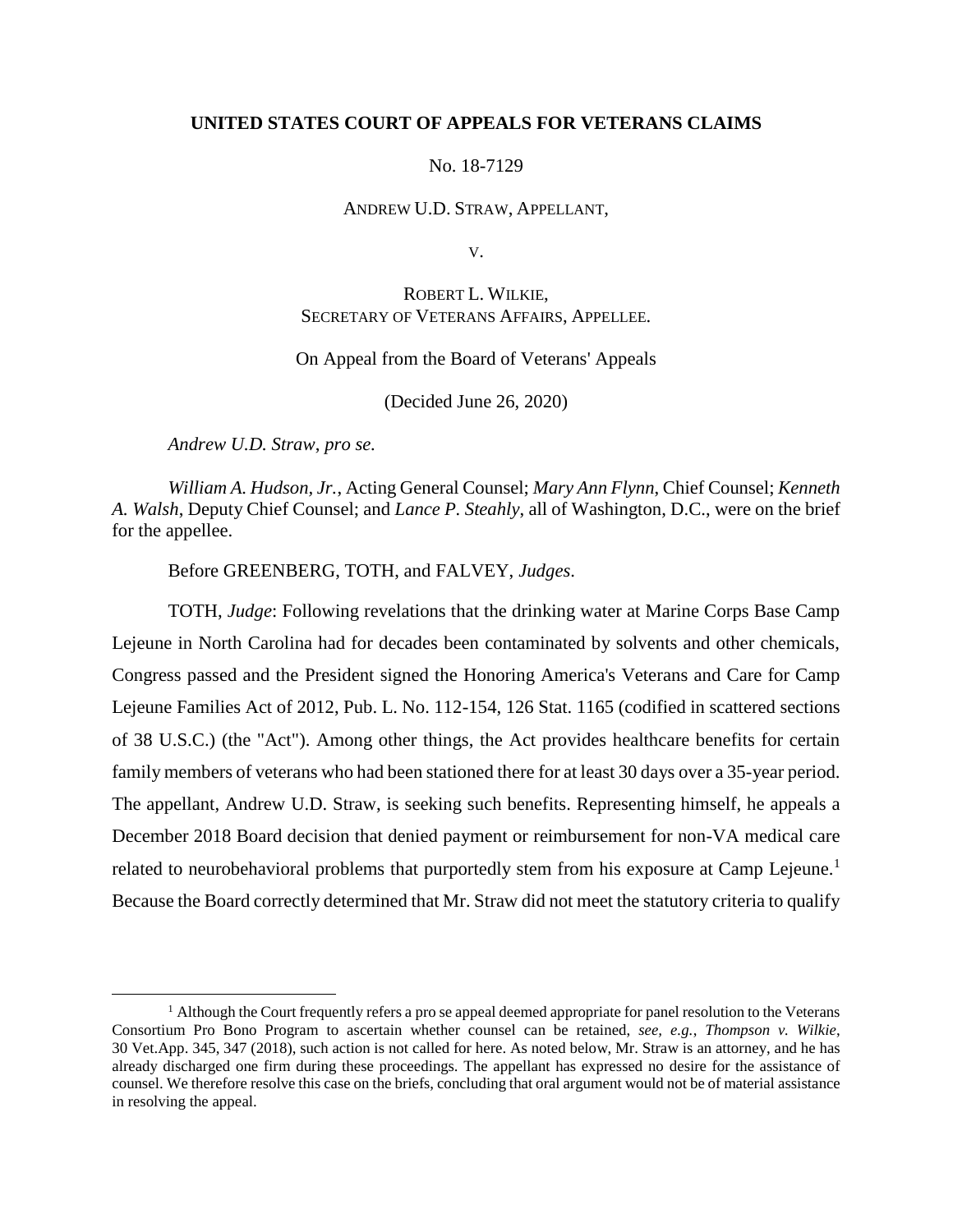for these benefits—i.e., that he had not, in the Act's language, "resided at Camp Lejeune"—the Court affirms.

#### **I. BACKGROUND**

Under the Act, "a veteran who served on active duty in the Armed Forces at Camp Lejeune, North Carolina, for not fewer than 30 days during the period beginning on August 1, 1953, and ending on December 31, 1987, is eligible for hospital care and medical services" for specified illnesses or conditions. 38 U.S.C.  $\S$  1710(e)(1)(F). In another provision titled "Health care of family members of veterans stationed at Camp Lejeune, North Carolina," the Act extends VA benefits to certain family members of veterans, again with respect to specified illnesses or conditions.<sup>2</sup> This is the provision primarily at issue here. It states that

a family member of a veteran described in subparagraph (F) of section 1710(e)(1) of this title who *resided at Camp Lejeune*, North Carolina, for not fewer than 30 days during the period described in such subparagraph or who was in utero during such period while the mother of such family member resided at such location shall be eligible for hospital care and medical services furnished by the Secretary for any of the illnesses or conditions described in such subparagraph, notwithstanding that there is insufficient medical evidence to conclude that such illnesses or conditions are attributable to such residence.

#### 38 U.S.C. § 1787(a) (emphasis added).

 $\overline{a}$ 

VA's implementing regulation advises that "VA will provide payment or reimbursement for certain hospital care and medical services furnished to Camp Lejeune family members by non-VA health care providers." 38 C.F.R. § 17.410(a) (2019). The regulation also defines several key terms. For the Act's purposes, "Camp Lejeune means any area within the borders of the U.S. Marine Corps Base Camp Lejeune or Marine Corps Air Station New River, North Carolina." 38 C.F.R. § 17.400(b) (2019). A "Camp Lejeune family member" means someone who (1) "[r]esided at Camp Lejeune (or was in utero while his or her mother either resided at Camp Lejeune or served at Camp Lejeune . . . for at least 30 (consecutive or nonconsecutive) days during the period beginning on August 1, 1953, and ending on December 31, 1987"; and (2) was married to, was a legal dependent of, or is related by birth to "a Camp Lejeune veteran." 38 C.F.R. § 17.410(b). And a "Camp Lejeune veteran means any veteran who served at Camp Lejeune

<sup>&</sup>lt;sup>2</sup> These conditions include "neurobehavioral effects," from which Mr. Straw contends he suffers, as well as breast cancer, from which his mother died in 1997. R. at 197; *see* 38 U.S.C. § 1710(e)(1)(F)(iii), (xiv).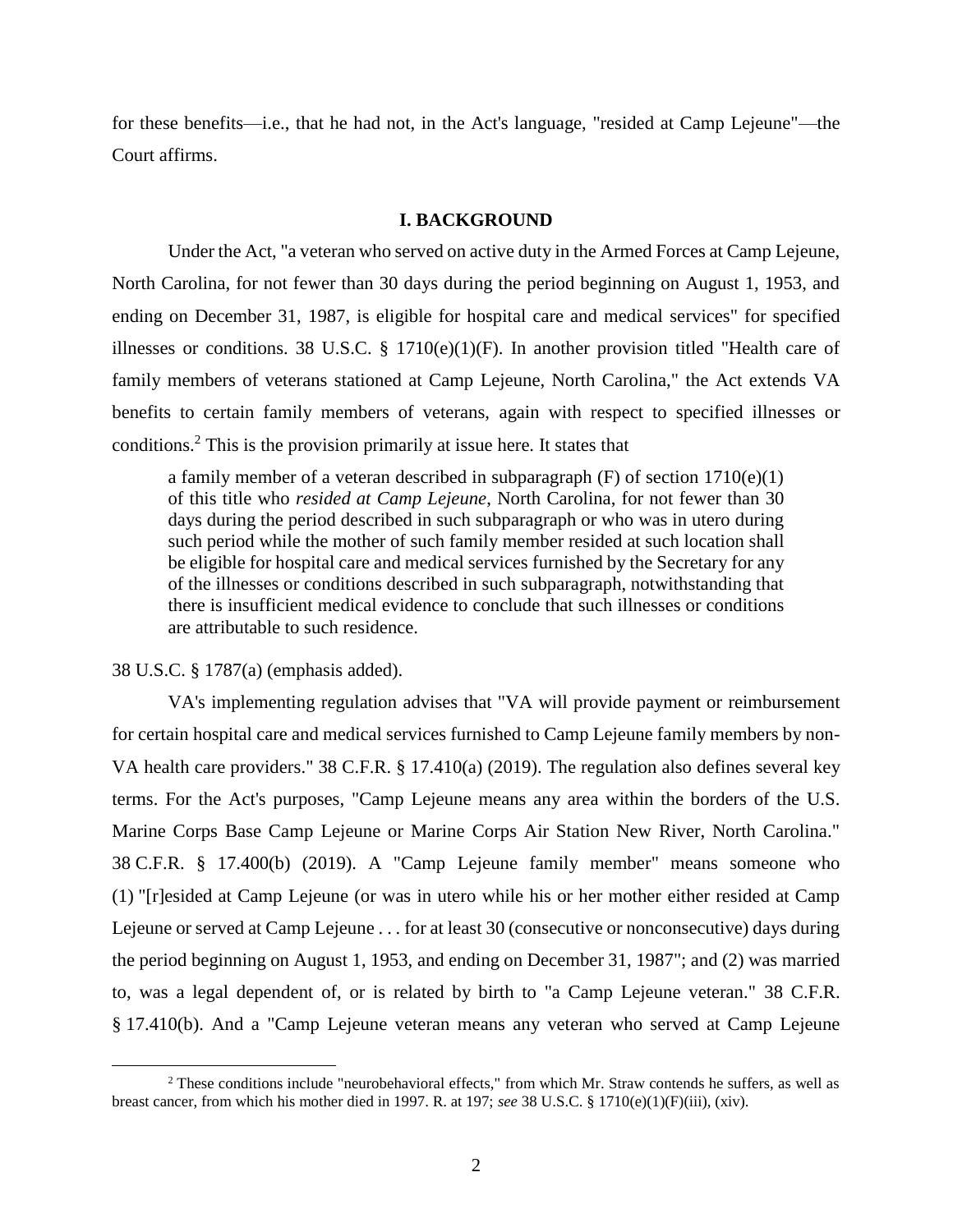on active duty . . . in the Armed Forces for at least 30 (consecutive or nonconsecutive) days during the period beginning on August 1, 1953, and ending on December 31, 1987"; this includes a veteran who "was stationed at Camp Lejeune, or traveled to Camp Lejeune as part of his or her professional duties." 38 C.F.R. § 17.400(b).

With the law established, the Court turns to the circumstances of this case. The Board found the following facts to be undisputed:

• The appellant is the son of veteran Phillip Straw;

 $\overline{a}$ 

- The veteran was a member of Marine Heavy Helicopter Squadron 461, based at Marine Corps Air Station New River, North Carolina;
- The appellant was born on March 19, 1969, at Camp Lejeune Naval Hospital;
- The appellant and his mother stayed at the hospital from March 19 to March 22, when they were discharged; and
- Hospital records and the appellant's birth certificate list as his parents' residence a home address in Jacksonville, North Carolina.

The Board assumed that the veteran's posting at Air Station New River qualified him as a Camp Lejeune veteran.<sup>3</sup> And it acknowledged that the appellant was related to the veteran by birth. But the Board found that Mr. Straw did not assert—and the record did not show—"that either he, or his mother while he was in utero, actually had any residence at Camp Lejeune on base, temporary or permanent, or otherwise actually lived on the base." R. at 5.

The Board considered his assertions that his mother "regularly visited and was present at Camp Lejeune at least 27 days during her pregnancy with the appellant"; that she, with the appellant, "regularly visited the base after he was born, as she received food and services, shopped, used the swimming pool, and engaged in social activity there, like others living off base"; and that she, "in addition to the March 19 to 22 stay at the Camp Lejeune hospital, . . . was at the hospital on 8 occasions between September 1968 and March 1969." *Id*. And it acknowledged Mr. Straw's argument that these facts showed he "constructively" resided at Camp Lejeune and, on that basis, should qualify under the Act for payment or reimbursement of his medical care. *Id*. The Board,

<sup>3</sup> Although the Board seemed only to have *assumed* for purposes of this case that Air Station New River counted as part of Camp Lejeune, the regulations explicitly treat it as such. *See* 38 C.F.R. § 17.410(b) (crossreferencing the definition in § 17.400(b)). But even if the Board overlooked this provision, its assumption means that the oversight had no effect on its analysis.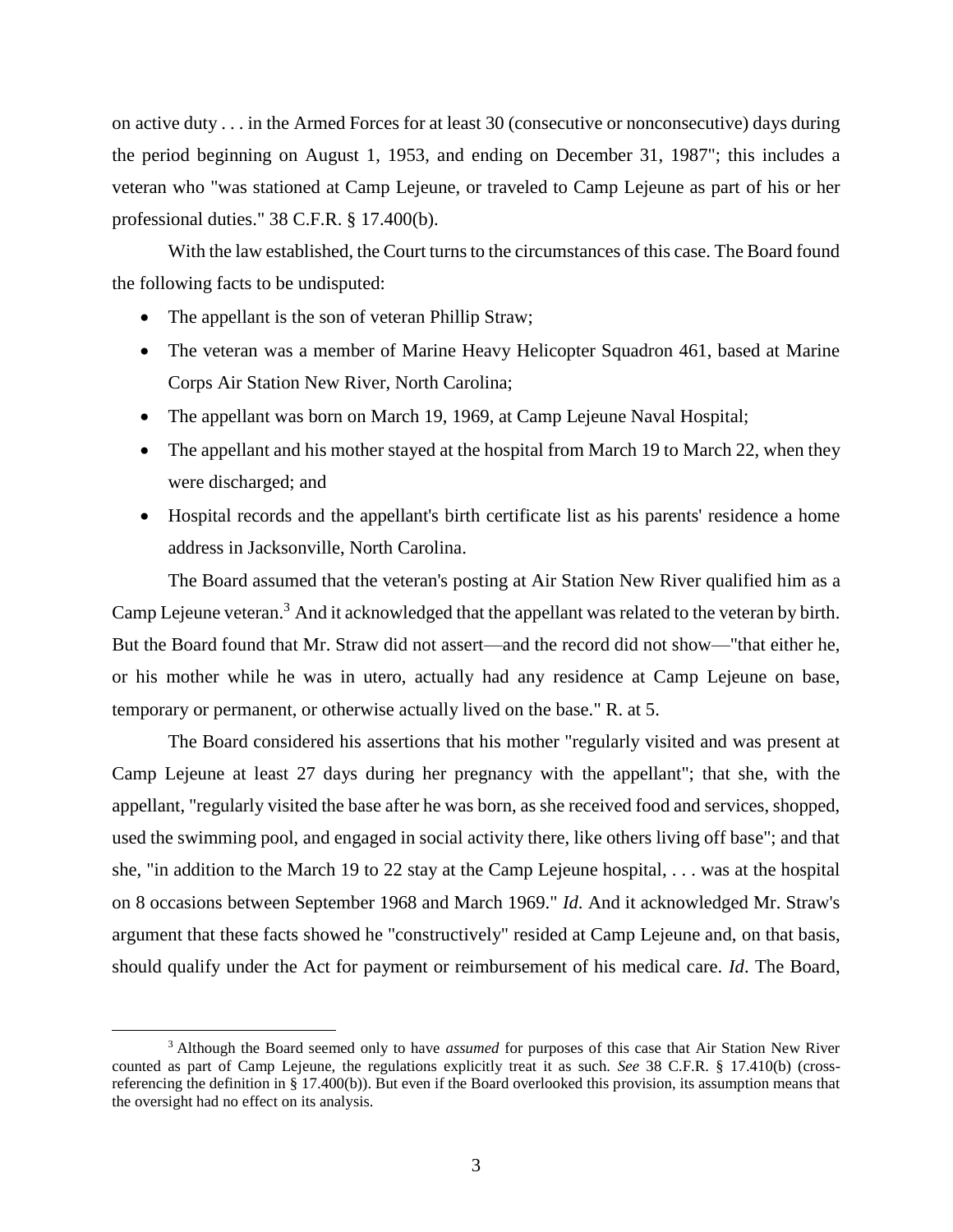however, rejected this argument. It found that the statute's use of the term "resided at" was clear and unambiguous and excluded family members that "merely visit[ed]" or "spen[t] time at the base." R. at 6. Therefore, the Board denied the claim.

# **II. ANALYSIS**

Mr. Straw appeals and makes many of the same assertions he did below. First, he contends that his father's having been "stationed at" Camp Lejeune should by itself be enough to entitle him to the benefits provided by section 1787. The appellant next contends that he should be "deemed" to have resided at the base because he was frequently exposed to contaminated water during the numerous trips made to the base by his mother while he was in utero and by him after his birth. Alternatively, Mr. Straw argues that the Board narrowly construed the term "resided at" to exclude family members in his circumstances, which is inconsistent with the Act's remedial purpose. Finally, he maintains that the statutory 30-day residency requirement at Camp Lejeune for family members is irrational and unjust and, therefore, unconstitutional.

Mr. Straw's appeal turns on the phrase "resided at Camp Lejeune." 38 U.S.C. § 1787(a). The term's meaning is a question of statutory interpretation, a legal inquiry that the Court undertakes for itself. *See Casey v. Wilkie*, 31 Vet.App. 260, 265-66 (2019). Because "resided at" isn't defined by the Act, the term must be given its ordinary meaning. *See Saunders v. Wilkie*, 886 F.3d 1356, 1362 (Fed. Cir. 2018). "To 'reside' is '[t]o dwell permanently or for a considerable time' or 'to have one's settled or usual home in or at a particular place.'" *United States v. Williams*, 836 F.3d 1, 7 (D.C. Cir. 2016) (quoting OXFORD ENGLISH DICTIONARY (2d ed. 1989)); *see also Reside*, MERRIAM-WEBSTER, https://www.merriam-webster.com/dictionary/reside ("to dwell permanently or continuously**:** occupy a place as one's legal domicile"). In other words, the Act requires that a family member seeking VA benefits have actually dwelled or lived at Camp Lejeune.

Here, the Board found that neither Mr. Straw nor his parents resided at Camp Lejeune. Rather, they resided in Jacksonville, R. at 4-5, a community that the appellant admits was some seven to eight miles away from the area constituting Camp Lejeune, Appellant's Br. at 22. In fact, nowhere in any submission to the Court does the appellant contest the Board's conclusion that neither he nor his mother "resided at" Camp Lejeune as that phrase is commonly understood. He instead argues that the phrase "resided at" should be given something other than its ordinary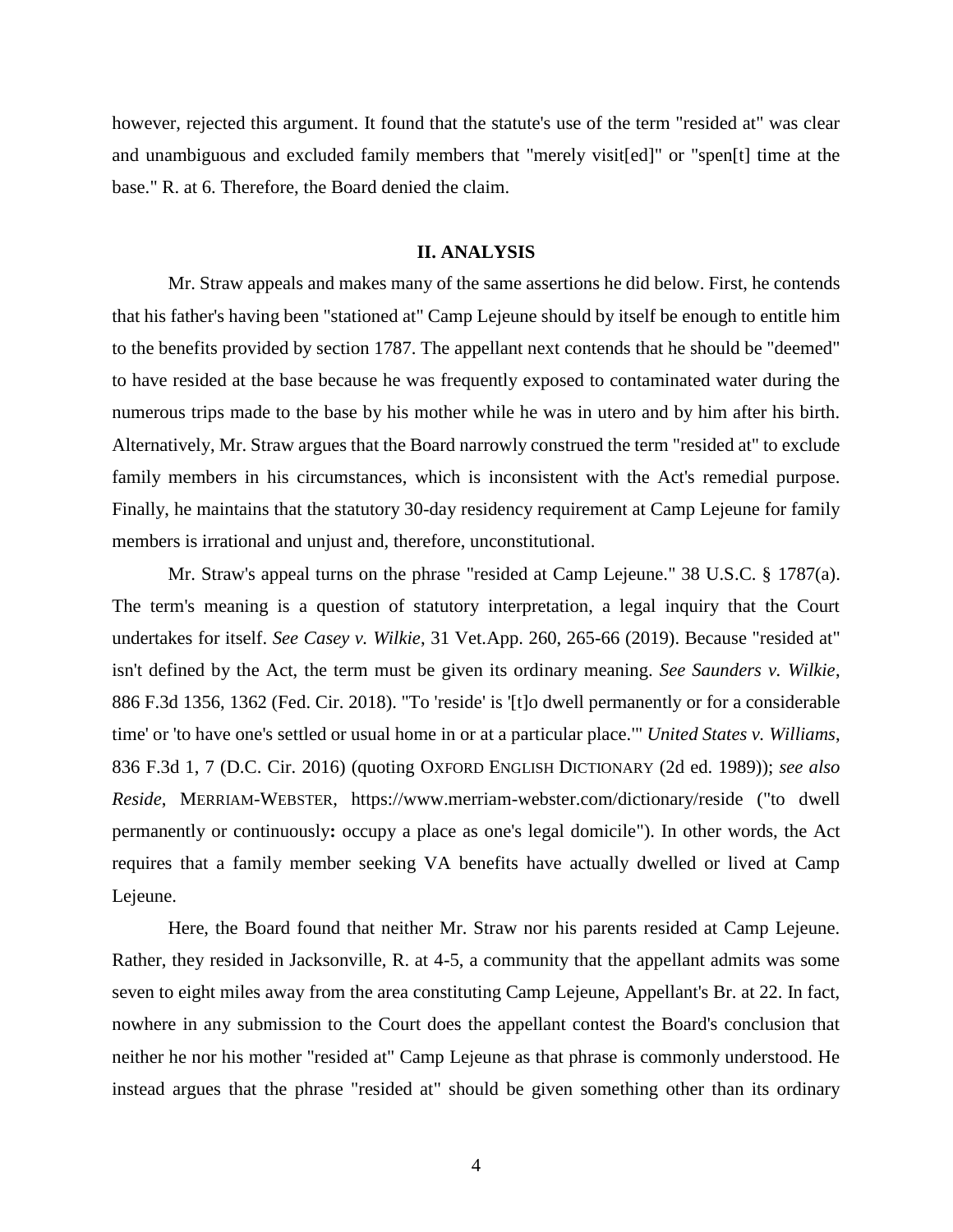meaning or disregarded altogether. As explained below, however, such arguments are not persuasive.

The Act provides benefits for all veterans who "served . . . at Camp Lejeune." 38 U.S.C. § 1710(e)(1)(F).<sup>4</sup> But a family member wishing to obtain benefits under the Act must show, not only a qualifying relationship to a veteran who "served . . . at Camp Lejeune" but also that the family member "resided at such location." 38 U.S.C. § 1787(a). Mr. Straw contends that, because a veteran who served at the base is eligible for VA benefits without having lived at the base, the same should be true for family members. That is, as long as a veteran was stationed at Camp Lejeune, the veteran's family members should qualify for benefits under section 1787. Appellant's Br. at 3-4, 6-8, 24.

Contrary to Mr. Straw's assertion, however, the "served at"—"resided at" distinction is one Congress expressly set forth in the statutory text. A veteran who "served," but did not "reside," at Camp Lejeune may be entitled to VA medical treatment or reimbursement for non-VA medical treatment, but a family member may be similarly entitled only if the family member "resided" there. To treat the service of a veteran at Camp Lejeune as sufficient to establish a family member's eligibility for VA benefits would be to read the residency requirement out of the Act. A statute cannot be interpreted in a way that renders a key part of its plain text superfluous. *See Buffington v. Wilkie*, 31 Vet.App. 293, 301 (2019).

The plain text of the Act also forecloses the appellant's arguments regarding constructive residence at Camp Lejeune. Mr. Straw stresses that he and his mother visited the base frequently over the 18 months his father was stationed there. Appellant's Br. at 22. In these circumstances, he maintains, he should be "deemed" to have "resided at" Camp Lejeune. *Id*. at 4. But where Mr. Straw's previous argument asked the Court to read language out of the law, this argument asks the Court to read language into the law. Congress certainly could have crafted a statute that provided benefits based on the presumption that the family members of Camp Lejeune veterans, even though not residing there, would become exposed to contaminated water through frequent trips to the base for shopping, medical care, recreation, and the like. That is, the Act could have specified that family members able to demonstrate such regular presence at Camp Lejeune would be "deemed"

 $\overline{a}$ 

<sup>&</sup>lt;sup>4</sup> The text of section 1710 refers to veterans who "served . . . at" Camp Lejeune, while the title of section 1787 and the text of relevant regulations refer to veterans "stationed at" Camp Lejeune. The appellant doesn't allege any material difference between these terms, and the Court assumes they are synonymous.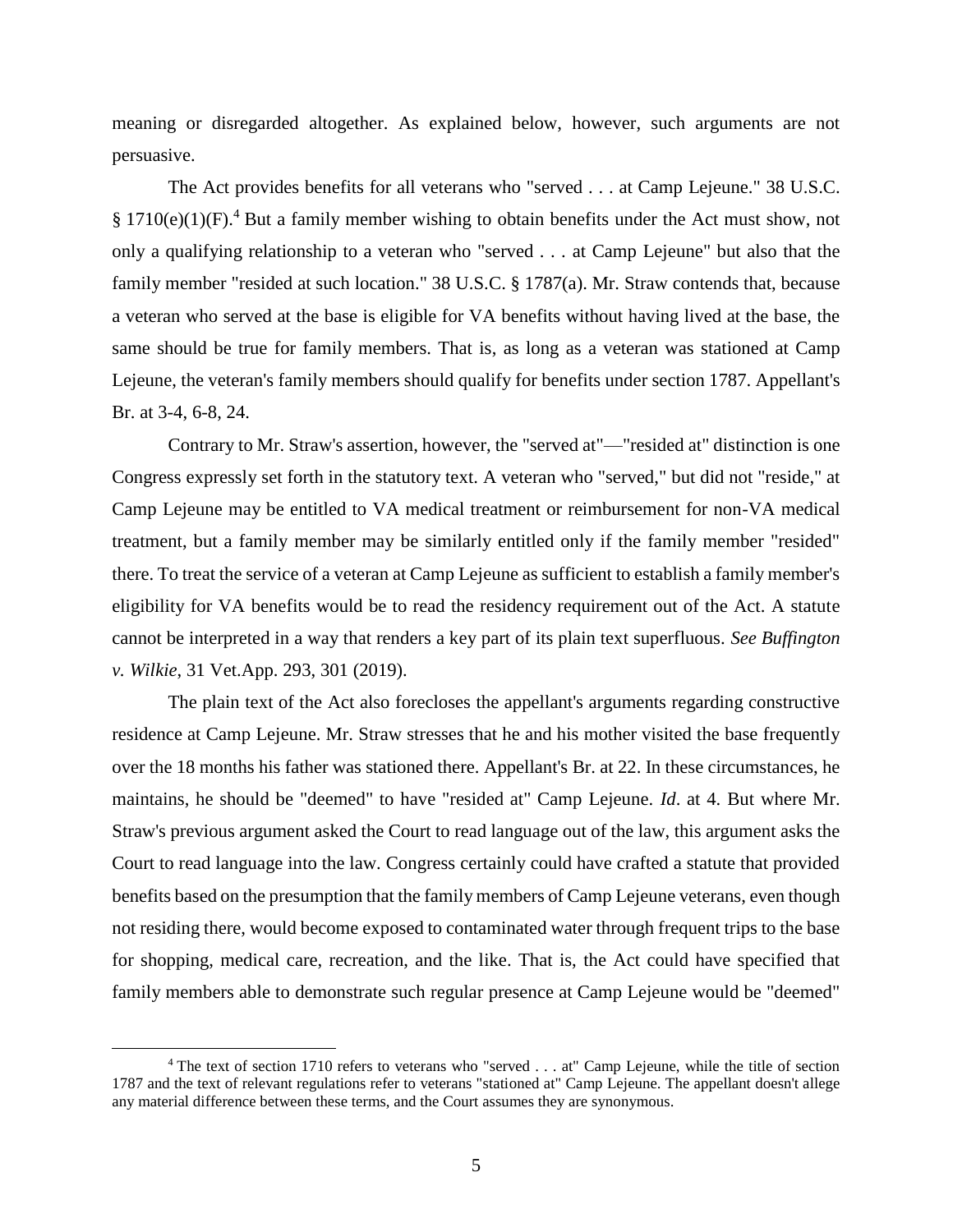to reside there. *Cf*. 38 U.S.C. § 103(a) (specifying circumstances in which a legally invalid "purported marriage shall be *deemed to be* a valid marriage" (emphasis added)). But it does not. Instead, it imposes a residency requirement for family members that their residence had to be "at" Camp Lejeune, not "near" it or within a certain radius of it. *See* 38 U.S.C. § 1787(a). Adopting Mr. Straw's interpretation of section 1787 would be impermissibly adding words to the law that are not there. And we cannot add to the statute what Congress omitted. *See Payne v. Wilkie*, 31 Vet.App. 373, 385 (2019).

Although Mr. Straw recognizes that the interpretations he advances run counter to "the plain language" of the statute, Appellant's Br. at 27, he nevertheless contends that his readings best effectuate the main purpose of the Act, which is to compensate those harmed by the Camp Lejeune contaminations, *id.* at 17. "But no legislation pursues its purposes at all costs." *Rodriguez v. United States*, 480 U.S. 522, 525-26 (1987). As explained above, the Act's text clearly requires that a family member have "resided at Camp Lejeune" to be eligible for VA benefits. Despite section 1787's remedial nature, "even the most formidable argument concerning the statute's purposes" cannot "overcome the clarity . . . in the statute's text." *Atilano v. Wilkie*, 31 Vet.App. 272, 281 (2019). Where, as here, the meaning of a statute's language is plain, a court cannot ignore it in favor of a reading that the court believes would better achieve the statute's purpose.

The appellant's last and most forceful assertions are that section 1787's 30-day Camp Lejeune residency requirement for family members seeking VA benefits defies a rational explanation. For example, Mr. Straw thinks it "nonsensical" to limit benefits to "family members who lived in base housing when the Marines themselves are covered simply by being anywhere on the base for 30 days." Appellant's Br. at 16. Likewise, he finds it "absurd" that a veteran's resident child is "covered just because they slept somewhere on the base," but a non-resident child like himself—who was "born in the Camp Lejeune hospital" and spent "just as much time on the base"—is not. *Id.* at 32. Given this purported irrationality, Mr. Straw asserts that "it is a violation of equal protection and fundamental fairness to exclude anyone born at Camp Lejeune from 1953- 1987." *Id*. at 4.

Generously construing these contentions, the Court understands the appellant to be arguing that Congress's line drawing offends the equal protection component of the due process clause of the Fifth Amendment to the U.S. Constitution. *See Bowers v. Shinseki*, 26 Vet.App. 201, 208 n.11 (2013). Despite being able to discern such an argument from his briefs, however, we conclude that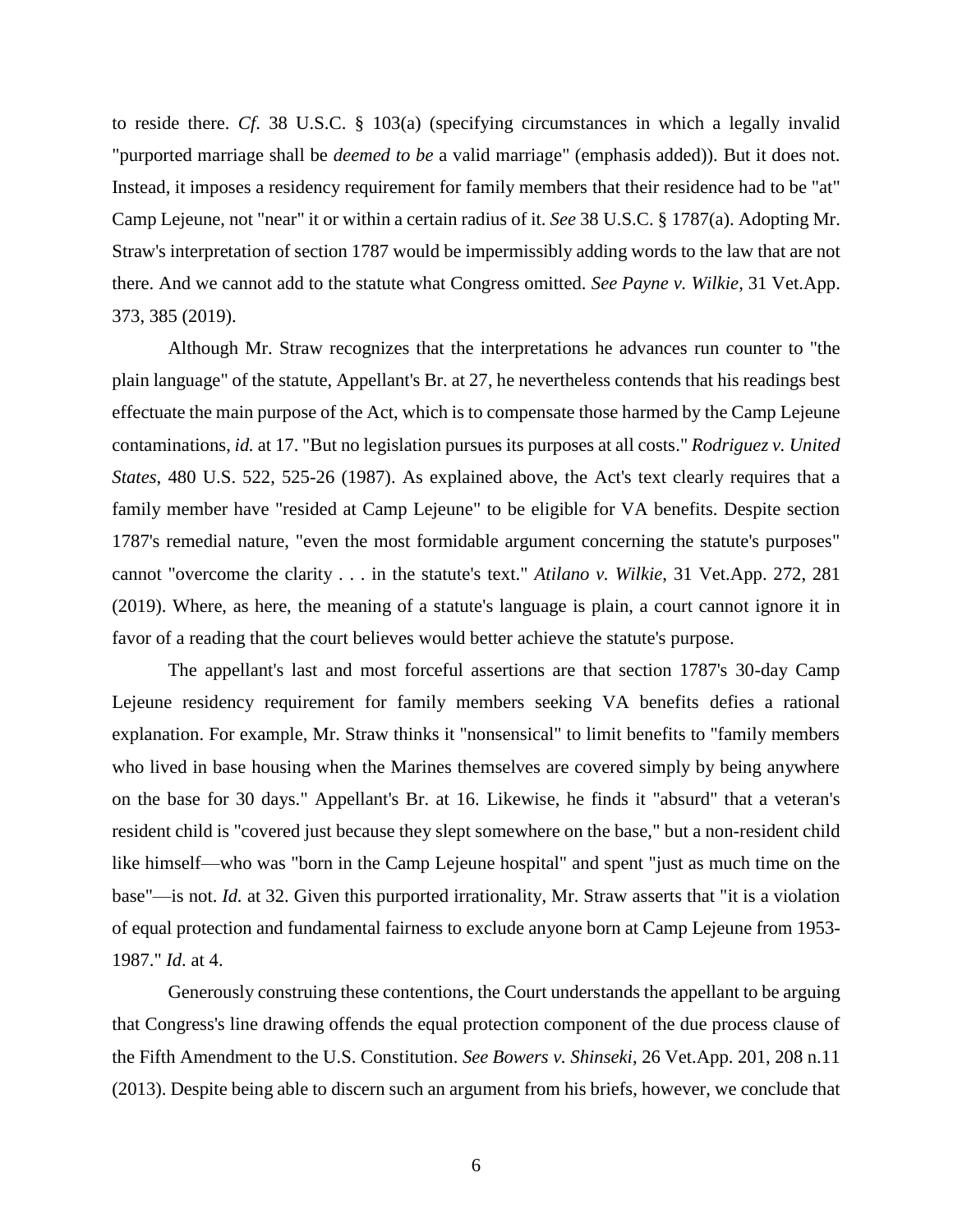Mr. Straw hasn't demonstrated an equal protection violation. When reviewing such a challenge, heightened scrutiny is applied only when legislation employs suspect classifications—e.g., race, sex, national origin—or burdens a fundamental right. *Reeves v. West*, 11 Vet.App. 255, 258 (1998); *see Serv. Women's Action Network v. Sec'y of Veterans Affairs*, 815 F.3d 1369, 1376-77 (Fed. Cir. 2016). The Act does neither. "The Supreme Court has frequently declared that Congress has broad latitude in enacting legislation involving governmental payment of monetary benefits," and when such legislation "is challenged on equal protection grounds as being violative of the Fifth Amendment, the rational basis standard is the appropriate standard of judicial review." *Talon v. Brown*, 999 F.2d 514, 517 (Fed. Cir. 1993).

As we explained long ago, under this standard an "appellant must demonstrate that the varying treatment of different groups or persons is not rationally related to the achievement of a legitimate congressional purpose." *Strott v. Derwinski*, 1 Vet.App. 114, 117 (1991). That is, if Congress's "'classification has some reasonable basis, it does not offend the Constitution simply because the classification is not made with mathematical nicety or because in practice it results in some inequality.'" *Id.* (quoting *U.S. R.R. Retirement Bd. v. Fritz*, 449 U.S. 166, 175 (1980)). "Thus, courts will not invalidate on equal protection grounds legislation which it deems unwise or unartfully drawn." *Id.* Simply put, under this standard of review, an appellant's "burden 'to negative every conceivable basis which might support' the law is especially difficult to meet," and a court has no license "'to judge the wisdom, fairness, or logic of legislative choices.'" *Gordon v. Holder*, 721 F.3d 638, 656 (D.C. Cir. 2013) (quoting *FCC v. Beach Commc'ns, Inc.*, 508 U.S. 307, 313, 315 (1993)).

Mr. Straw hasn't met that burden here. Congress established as a prerequisite for family members seeking VA benefits that they had "resided at Camp Lejeune, North Carolina, for not fewer than 30 days" during a 35-year period. 38 U.S.C. § 1787(a). By doing so, it excluded family members who did not reside at the base, who did reside at the base but for fewer than 30 days, and who did reside at the base for at least 30 days but not during the 35-year period. This classification also treats veterans' family members differently from veterans themselves, who need only have served at Camp Lejeune for 30 days without having resided there. 38 U.S.C. § 1710(e)(1)(F). But Congress could have adopted the 30-day residency requirement for family members for any number of rational reasons, such as a proxy for the likelihood of harmful exposure to contaminants